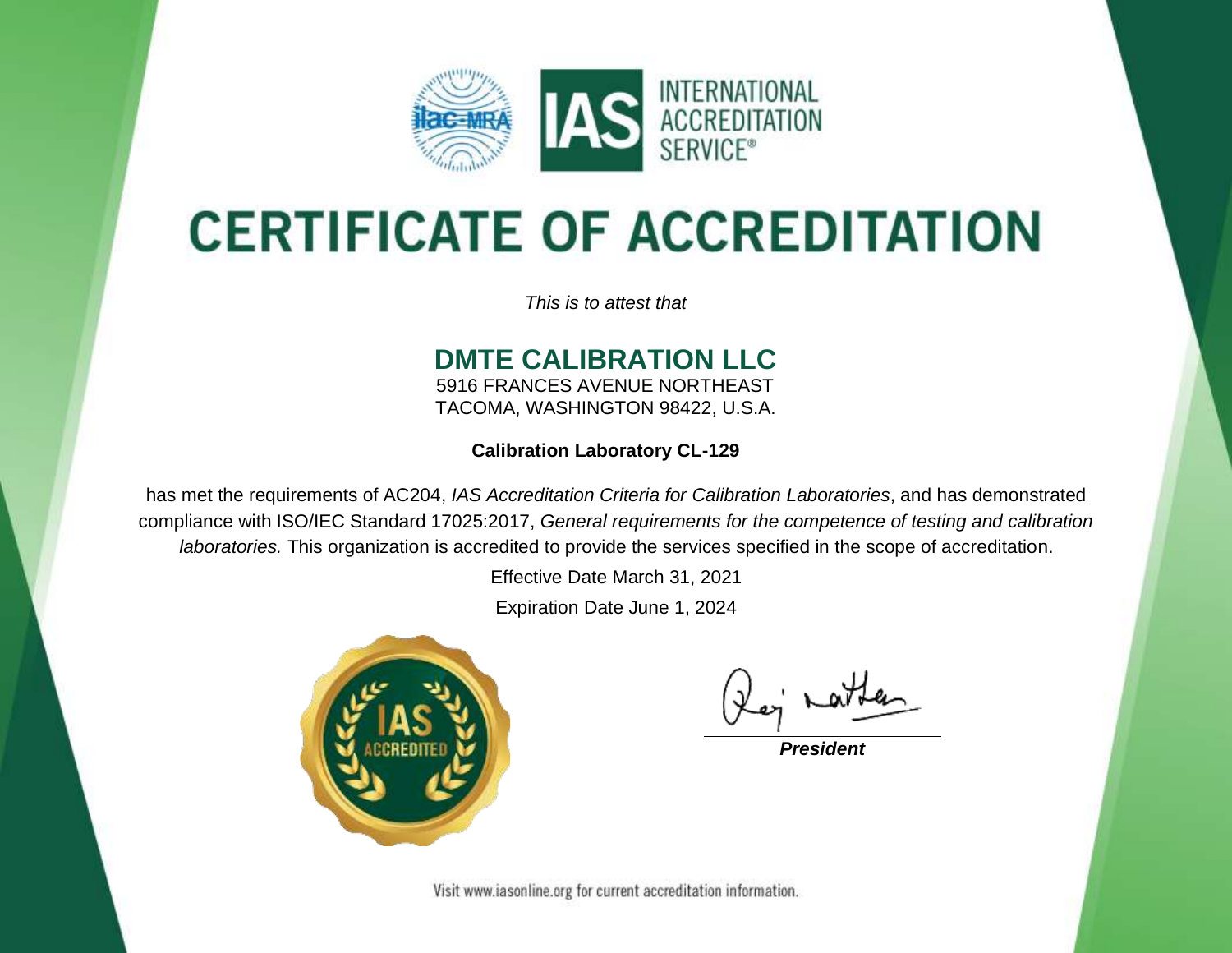## **SCOPE OF ACCREDITATION**

International Accreditation Service, Inc. 3060 Saturn Street, Suite 100, Brea, California 92821, U.S.A. | www.iasonline.org

### **DMTE CALIBRATION LLC**

www.dmtecalibration.com

**Contact Name** Glenn Miller **Contact Phone** + 1-253-678-7676

*Accredited to ISO/IEC 17025:2017 Effective Date March 31, 2021*

| <b>MEASURED</b><br><b>QUANTITY or DEVICE</b><br><b>TYPE CALIBRATED</b> | <b>RANGE</b>                                          | <b>UNCERTAINTY1,2</b><br>$(\pm)$ | <b>CALIBRATION PROCEDURE</b><br><b>AND/OR STANDARD</b><br><b>EQUIPMENT USED</b> |  |  |
|------------------------------------------------------------------------|-------------------------------------------------------|----------------------------------|---------------------------------------------------------------------------------|--|--|
| <b>Dimensional</b>                                                     |                                                       |                                  |                                                                                 |  |  |
| Calipers, Dial Indicators,<br>LVDTs, Micrometers                       | Up to 1 in<br>Up to 24 in                             | 47 µin<br>144 µin                | Gauge Blocks,<br><b>ASME B89.1.13</b><br>Gauge Blocks,<br><b>ASME B89.1.10M</b> |  |  |
| Extensometer/<br>Deflectometer                                         | Up to 1 in<br>1 in to 2 in<br>$2$ in to 10 in         | 6 µin<br>8 µin<br>40 µin         | Heidenhain MT 60K,<br><b>ASTM E83</b><br>Renishaw XL-80, ASTM E83               |  |  |
| Gage Length                                                            | Up to 12 in                                           | 0.0011 in                        | Digital Caliper, ASTM E83                                                       |  |  |
| <b>Crosshead Distance</b>                                              | Up to 80 in                                           | 0.001 in + 0.004 $%$             | Heidenhain MT60K,<br>Renishaw XL-80,<br><b>ASTM E2309</b>                       |  |  |
| Angle Rotation                                                         | Up to 180°                                            | $0.008^\circ$                    | Digital Angle Encoder,<br><b>ASTM E2309</b>                                     |  |  |
| <b>Mechanical</b>                                                      |                                                       |                                  |                                                                                 |  |  |
| Compression - Load Cells,<br>Dynamometers                              | 0.007 lbf to 55 lbf<br>55 lbf to 235,000 lbf          | 0.01%<br>0.1%                    | Class F Weights, ASTM E4<br>Load Cell/Digital Readout,<br><b>ASTM E4</b>        |  |  |
| Tension - Load Cells,<br>Dynamometers                                  | 0.007 lbf to 55 lbf<br>55 lbf to 235,000 lbf          | 0.01%<br>0.1%                    | Class F Weights, ASTM E4<br>Load Cell/Digital Readout,<br><b>ASTM E4</b>        |  |  |
| <b>Crosshead Speed</b>                                                 | 0.01 mm/min to 60000<br>mm/min                        | 0.02%                            | Renishaw XL-80, ASTM<br>E2658                                                   |  |  |
| Torque Cells, Wrenches,<br><b>Screw Drivers, Multipliers</b>           | 0.02 lbf-ft to 1500 lbf-ft                            | 0.06%                            | Torque Arm, Digital<br>Protractor, Class F Weights,<br><b>ASTM E2624</b>        |  |  |
|                                                                        | 5 lbf-ft to 440 lbf-ft<br>411 lbf-ft to 12,500 lbf-ft | 0.2%<br>0.2%                     | Torque Transducer, ASTM<br>E2624<br>Torque Wrenches, ASME<br>B107.300           |  |  |

### **CALIBRATION AND MEASUREMENT CAPABILITY (CMC)\***

*\* If information in this CMC is presented in non-SI units, the conversion factors stated in NIST Special Publication 811 "Guide for the Use of the International System of Units (SI)" apply.*





**Effective Date March 31, 2021 Page 2 of 4** *IAS/CL/100-1*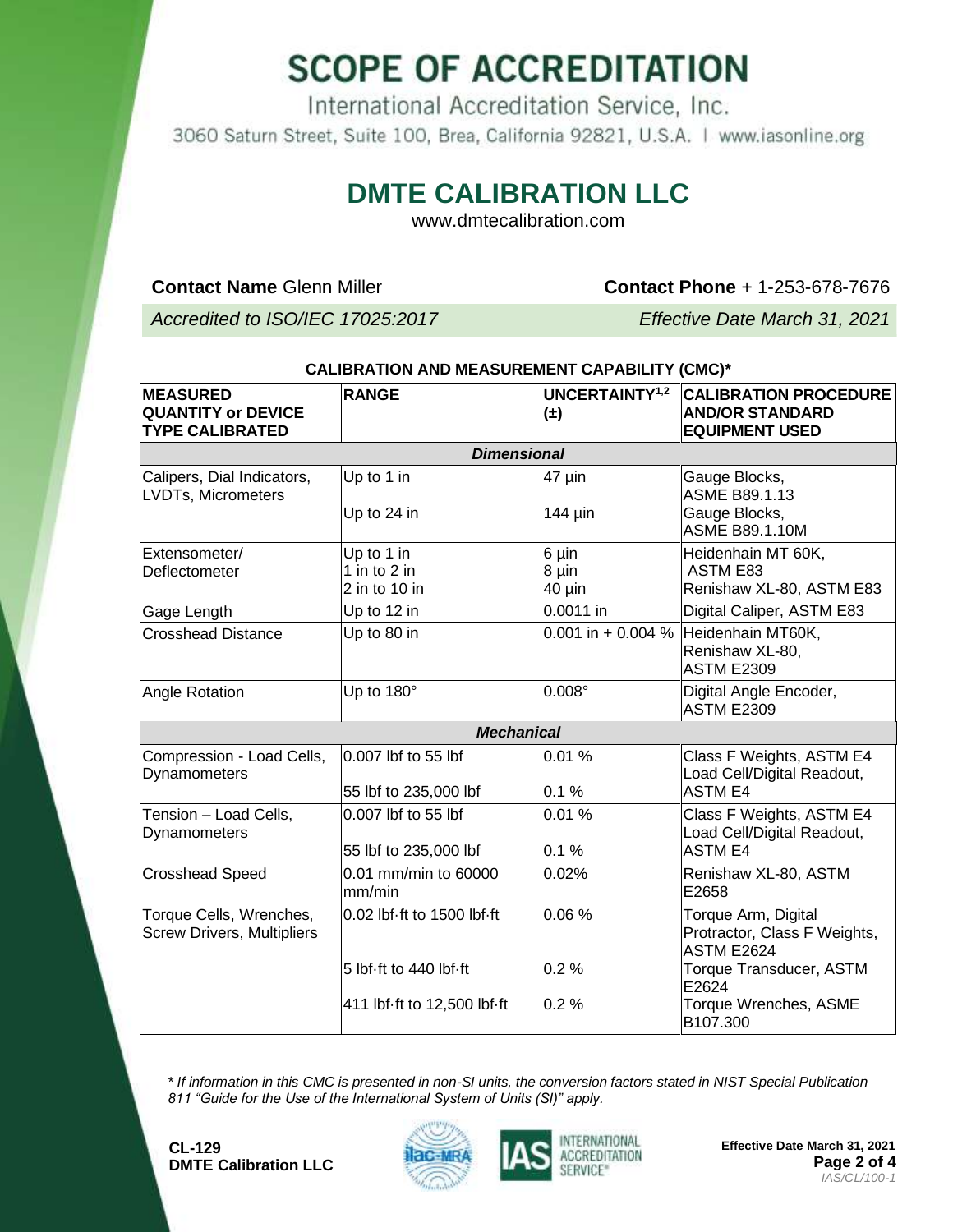## **SCOPE OF ACCREDITATION**

International Accreditation Service, Inc.

3060 Saturn Street, Suite 100, Brea, California 92821, U.S.A. | www.iasonline.org

| <b>MEASURED</b><br><b>QUANTITY or DEVICE</b><br><b>TYPE CALIBRATED</b> | <b>RANGE</b>                                                                                                                                                                                                                             | UNCERTAINTY <sup>1,2</sup><br>$(\pm)$                                                                                                                          | <b>CALIBRATION PROCEDURE</b><br><b>AND/OR STANDARD</b><br><b>EQUIPMENT USED</b> |  |
|------------------------------------------------------------------------|------------------------------------------------------------------------------------------------------------------------------------------------------------------------------------------------------------------------------------------|----------------------------------------------------------------------------------------------------------------------------------------------------------------|---------------------------------------------------------------------------------|--|
| <b>Scales</b>                                                          | Up to $4$ kg                                                                                                                                                                                                                             | $0.52$ mg                                                                                                                                                      | Class 1 Weights, NIST HB44                                                      |  |
|                                                                        | Up to 60 kg                                                                                                                                                                                                                              | 0.4 <sub>g</sub>                                                                                                                                               | Class F Weights, NIST HB44                                                      |  |
| Hardness - Rockwell<br>Indirect                                        | (61 to 84) HRA<br>(24 to 64) HRC<br>(48 to 84) HRBW<br>(75 to 96) HREW<br>(65 to 98) HRFW<br>(94 to 100) HRHW<br>(72 to 92) HR15N<br>(44 to 80) HR30N<br>(26 to 70) HR45N<br>(74 to 92) HR15TW<br>(45 to 82) HR30TW<br>(17 to 72) HR45TW | 0.32 HRA<br>$0.45$ HRC<br>1.2 HRBW<br>0.33 HREW<br>0.64 HRFW<br>0.48HRHW<br>0.49 HR15N<br>0.62 HR30N<br>0.61 HR45N<br>0.39 HR15TW<br>0.58 HR30TW<br>0.7 HR45TW | Hardness Blocks, ASTM E18<br>and E110                                           |  |
| Hardness - Brinell                                                     |                                                                                                                                                                                                                                          |                                                                                                                                                                |                                                                                 |  |
| Indirect                                                               |                                                                                                                                                                                                                                          |                                                                                                                                                                |                                                                                 |  |
| HBW 10/500<br>HBW 10/3000                                              | (50 to 166) HBW<br>(101 to 690) HBW                                                                                                                                                                                                      | $2.8$ HBW<br>8.8 HBW                                                                                                                                           | Hardness Blocks, ASTM E10<br>and E110                                           |  |
| <b>Brinell Scope</b><br>(Type B)                                       | Up to 10 mm/0.01 mm                                                                                                                                                                                                                      | $0.019$ mm                                                                                                                                                     | Stage Micrometer, ASTM E10<br>and E110                                          |  |
| Hardness - Knoop &<br><b>Vickers</b><br>Indirect                       |                                                                                                                                                                                                                                          |                                                                                                                                                                | Hardness Blocks, ASTM E92<br>& E384                                             |  |
| HV 0.1<br>HV 0.1<br>HV 0.3<br>HV 0.3<br>HV 0.5<br>HV 0.5               | 100 HV<br>600 HV<br>100 HV<br>600 HV<br>100 HV<br>600 HV                                                                                                                                                                                 | 6.1 HV<br><b>25 HV</b><br>3.6 HV<br><b>18 HV</b><br>3.5 HV<br>13 HV                                                                                            |                                                                                 |  |
| HK 0.1<br><b>HK 0.1</b><br>HK 0.3                                      | 400 HK<br>700 HK<br>400 HK                                                                                                                                                                                                               | 19 HK<br>24 HK<br><b>14 HK</b>                                                                                                                                 |                                                                                 |  |
| <b>HK 0.3</b>                                                          | 700 HK                                                                                                                                                                                                                                   | <b>17 HK</b>                                                                                                                                                   |                                                                                 |  |
| <b>HK 0.5</b>                                                          | 400 HK                                                                                                                                                                                                                                   | <b>13 HK</b>                                                                                                                                                   |                                                                                 |  |
| HK 0.5                                                                 | 700 HK                                                                                                                                                                                                                                   | 15 HK                                                                                                                                                          |                                                                                 |  |
| <b>HK 1.0</b><br>HK1.0                                                 | 400 HK<br>700 HK                                                                                                                                                                                                                         | 14 HK<br>19 HK                                                                                                                                                 |                                                                                 |  |
| <b>Thermal</b>                                                         |                                                                                                                                                                                                                                          |                                                                                                                                                                |                                                                                 |  |
| Ovens, Furnaces and<br><b>Heated Presses</b>                           | Up to 260 °C                                                                                                                                                                                                                             | 0.6 °C                                                                                                                                                         | WI-1006 (Elements of ASTM<br>E145) VWR Temperature<br>Meter                     |  |